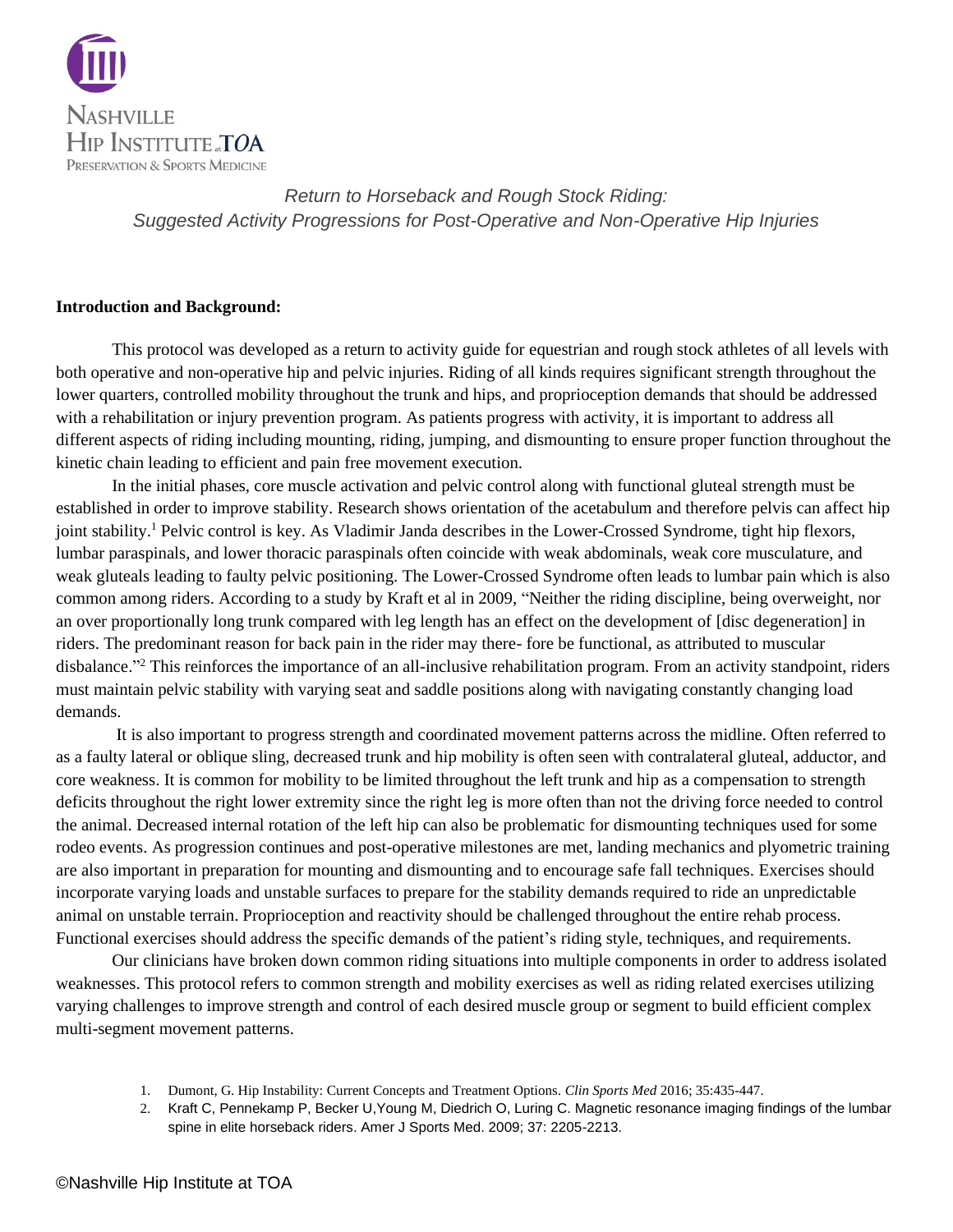

Weeks 1-4: Focus on core control and basic hip strengthening.

- General post operative protocol if applicable
- Pelvic tilts in varying postures with adduction and abduction isometrics
- Straight plane glut and adductor strengthening
- Core activation within post op/injury protocol limitations
- Hip and thoracic mobility within post op/injury protocol limitations
- Hamstring strengthening within protocol limitations

Weeks 4-6: Focus on weight bearing transitions and proprioception.

- Stacked posture balance activities with dynamic challenges
- Pelvic tilts in tall kneeling and standing
- Calf raises on flat ground, steps, and unstable surfaces. Both straight and bent knees.
- Tibialis anterior strengthening and endurance work
- Bear pose, bird dog, and dead bug progressions
- Single leg balance activities on stable and unstable surfaces. Include upper extremity and thoracic strengthening with functional exercises replicating rein control and/or grip hand control. \*Perturbations can be used with all exercises

Weeks 6-8: Non loaded rotation for deep rotator activation and motion progression.

- Coretex controlled IR/ER, flexion/extension and abduction/adduction
- Prone, quadruped, and AAROM IR/ER with assistance and resistance
- Continue core progressions in functional positions
- Clams/reverse clams with resistance. Add speed component when able to maintain good form and isometric holds to improve endurance
- Eccentric abduction and adduction strengthening
- AAROM abduction with focus on maintaining core control- with and without resistance
- Crawling progression
- Dorsiflexion/plantarflexion strengthening in varying degrees of internal and external rotation as tolerated

Weeks 8-10: Initiate functional activities in varying positions.

- Shuttle press progressions in parallel and turned in and out with and without adduction/abduction isometric
- Multi planar lunges in parallel and varying degrees of internal and external rotation
- Incorporate trunk mobility and strength: open books and half kneeling thoracic rotation; Half kneeling chops and lifts
- Multi-vector training with thoracic rotation and stability components
- Posting and half seat work with time and repetition progression to build endurance
- Anterior and posterior chain strengthening with both balanced and offset loads
- Eccentric hamstring strengthening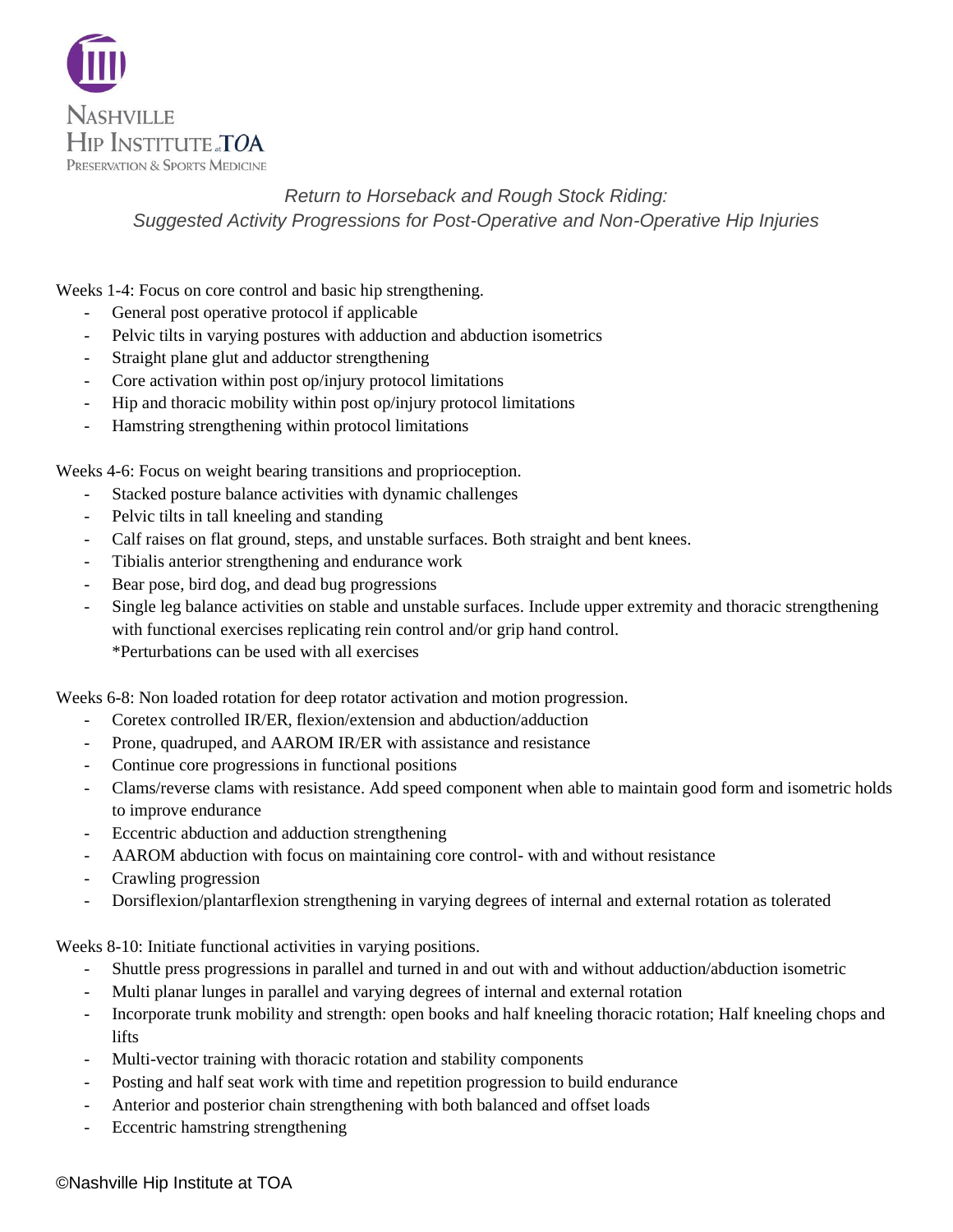

Weeks 10-12: Progress functional strength and endurance. Incorporate hip flexion activities. Progress balance activities.

- Continue functional core strengthening: ie plank progressions, anti-rotations, core challenges in varying postures
- Squats with assistance to varying depths with varying degrees of internal and external rotation with and without adduction isometrics.
- Progress speed and power work throughout core and lower extremities for spurring
- Concentric and eccentric hip flexor strengthening.
- Seated balance activities with varying proprioceptive challenges

Weeks 12-16: Progress loaded rotary strength and tolerance. Progress plyometrics for power and landing mechanics.

- Loaded rotational activities (may initiate prior to 12 weeks if non op)
- Introduce plyometrics double leg and single leg
- Landing mechanics; mounting and dismounting techniques
- Initiate work on barrel/spur board if tolerated

#### **Suggested Timeline for Returning to Riding (competitively)**

Horseback Riding: Easy flatwork on level terrain at 12 weeks with time increased incrementally Posting and trotting/jogging starting between 12-14 weeks Cantering/loping at 14 weeks Jumps at 16 weeks with return to full competition between 4-6 months

Rough Stock Riding: Practice barrel and/or spur board at 12 weeks post op Training bull at 14-16 weeks Full competition between 4 and 6 months

\*\*Progression requires full and pain free motion, full hip and core strength, adequate pelvic control. Monitor pain and compensatory tightness during and after activity. Utilize incremental time and activity progressions to ensure adequate endurance throughout all components and musculature. All post-operative restrictions must be followed.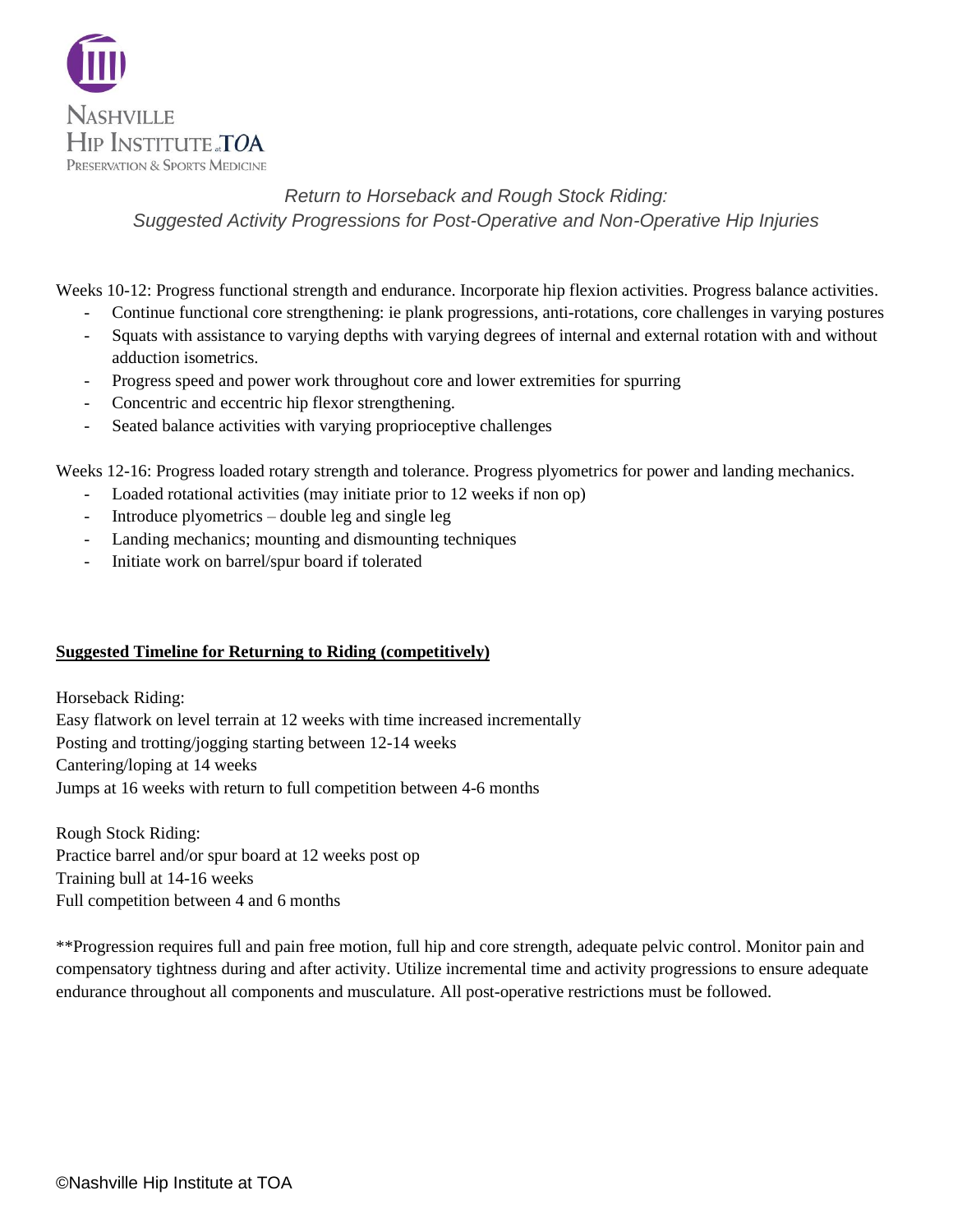

## **Exercise Suggestions**

## **Pelvic Tilts (Anterior/Posterior, Lateral, Rotation)**

Supine with and without adductor squeeze **Ouadruped** Seated on physioball Tall kneeling with adductor ball squeeze Standing against wall/ with lateral resistance/anti rotation Seated with physioball between knees with progressions to ball tosses and proprioceptive challenges and upper extremity/trunk strengthening

### **Hip Flexion Activities/Progressions**

Planks and reverse planks with varying lower extremity challenges Side plank with physioball on wall flexion/abduction Tall kneeling flexion/abduction completing partial and full ROM with and without TRX assistance Standing lift overs Eccentric hip flexion with resistance Bridge with resisted knee drive Tall kneeling Nordic quad extensions with and without adduction isometric Short to tall kneeling with band resistance at hips

### **Posterior Chain Strengthening**

Single leg bench bridges Eccentric hamstring sliders – double and single leg with speed component when able Nordic hamstring curls Good mornings Lateral step downs- with and without weight, balanced and offset Mermaid tails on physioball/BOSU maintaining external rotation and heel squeeze Bent over kick backs Cone taps Single leg RDLs with varying assistance/resistance Bridges on unstable surface Lunges in all planes Hip Hinging mechanics Kettle bell swings